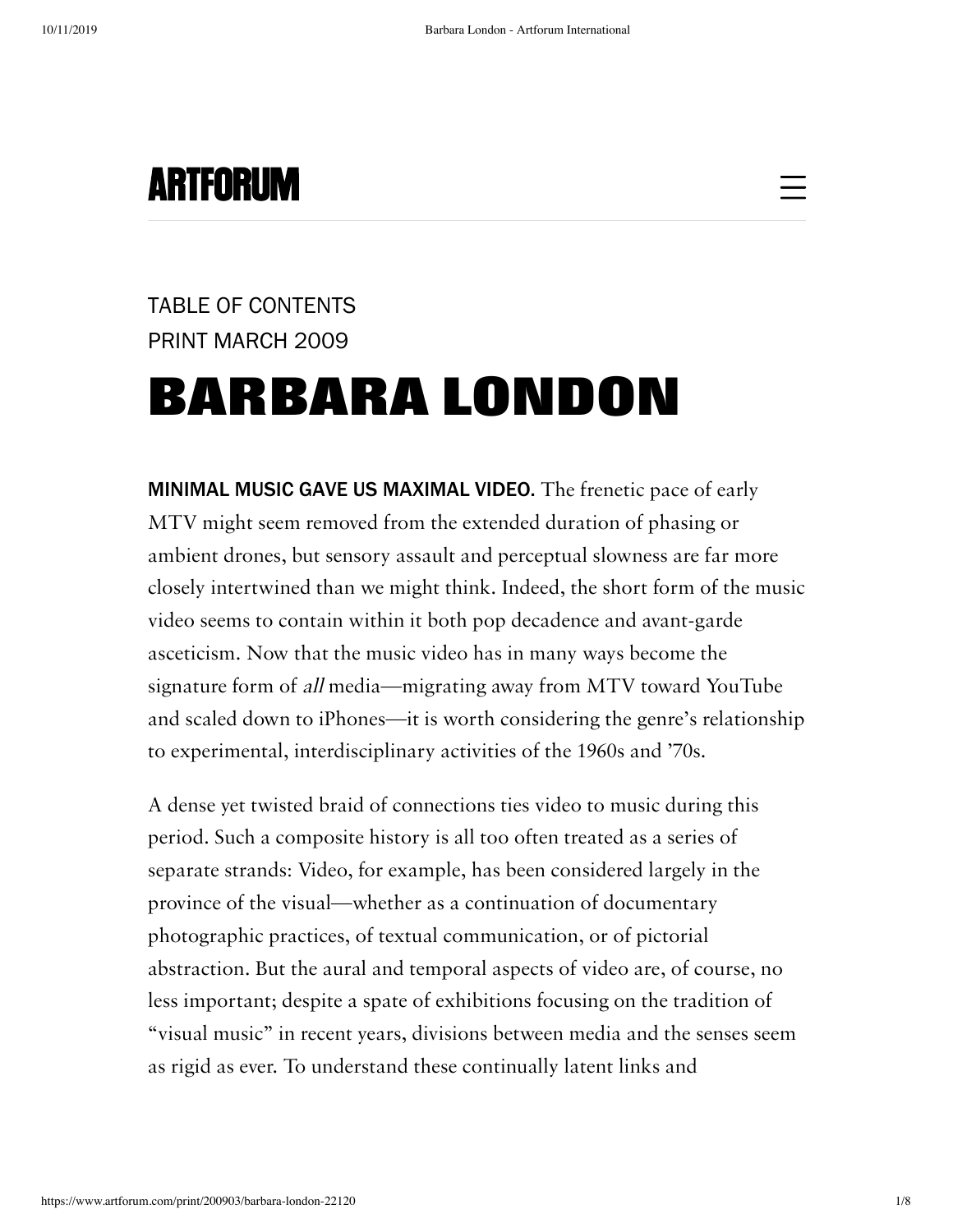interactions, we must turn to the plane of technology: not as a deterministic engine of innovation, but as a common platform where music and video were treated as translatable signals or codes.

### [Mary Ellen Bute](https://www.artforum.com/contributor/mary-ellen-bute) and [Ted Nemeth,](https://www.artforum.com/contributor/ted-nemeth) Synchromy No. 4: Escape, 1937. [video]

In the '60s, advanced, room-size computers were the focus of collaborations among engineers, musicians, and artists. Under the auspices of technical research or groundbreaking residency programs, artists were invited to such high-tech corporate enterprises as Bell Laboratories in New Jersey and the Siemens studio for electronic music in Munich. Much of the experimentation in electronic and computer music was directly related to the rise of minimalism and automated compositional structures: Artists illustrated common sounds, repetitive words, and unhurried actions, often for long intervals. These intermedia endeavors owed as much to John Cage's embrace of ambient noise and chance operations and David Tudor's use of signal processing and feedback as to the work of film-sound pioneers such as Mary Ellen Bute, who based many of her intricate film animations on oscilloscope patterns or on mathematical formulas for transposing music into graphics. Bute's works had actually screened as shorts preceding feature films in regular movie theaters (such as Radio City Music Hall) in the '40s and '50s—deploying sophisticated technology and arcane notational systems simultaneously to induce a timely pause or break in mainstream entertainment.

Others in the decades following Bute would continue to explore the tempo, distribution, and production of mass media, taking up electronic instruments that came on the consumer market at the same time as the first portable video cameras. Many of these artists, such as Tony Conrad and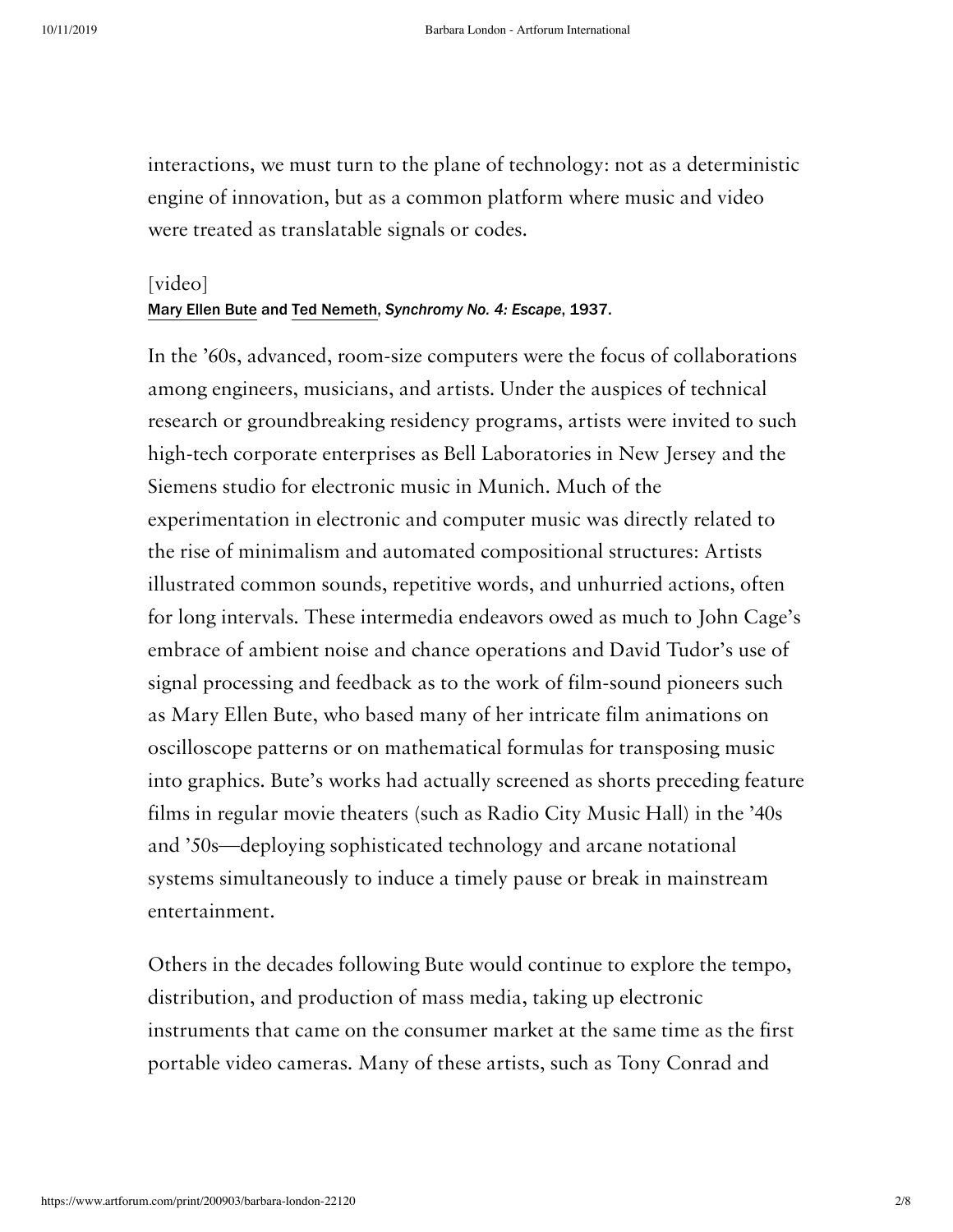Steina, were engaged in developing distinct personae through recorded actions. They might extend time, repeating an action for the length of an open-reel videotape, either thirty or sixty minutes. Or they might opt for succinctness and make work that adhered to the length of a pop song or a one-minute television commercial. Rooted in the historical exploration of slowness, the intersections of music and video began to traverse technology's exponentially increasing upgrades, from high-end equipment and broadcast television to lo-fi improvisation.

#### [video]

#### [Nam June Paik](https://www.artforum.com/contributor/nam-june-paik) and [Jud Yalkut](https://www.artforum.com/contributor/jud-yalkut), Beatles Electroniques, 1966–69.

WHILE NAM JUNE PAIK later became known for his rapid-fire editing style, he, too, started out slowly. In the early '60s, after having met both Cage and Karlheinz Stockhausen in Germany, Paik drew on his background in classical music and Buddhism to enact "action music" works. In these performances, after a whimsical foreplay of slowly moving about the stage, he would typically conclude with one mesmerizing note, usually played on a piano.

Paik famously obtained one of the first portable video cameras to reach New York and began making short minimal pieces. But these spare events and compositions soon appeared in other contexts, marked by sensory profligacy rather than reduction. In October 1965, Paik screened his first videotapes as part of a series of "happening nights" at the Greenwich Village nightclub Café au Go Go—a venue that included Lenny Bruce and the Grateful Dead among its roster of performers. The young Japanese composer Takehisa Kosugi, who had recently immigrated to the city, provided live accompaniment. Beatles Electroniques, 1966–69, made with the experimental filmmaker Jud Yalkut, is nothing less than an early black-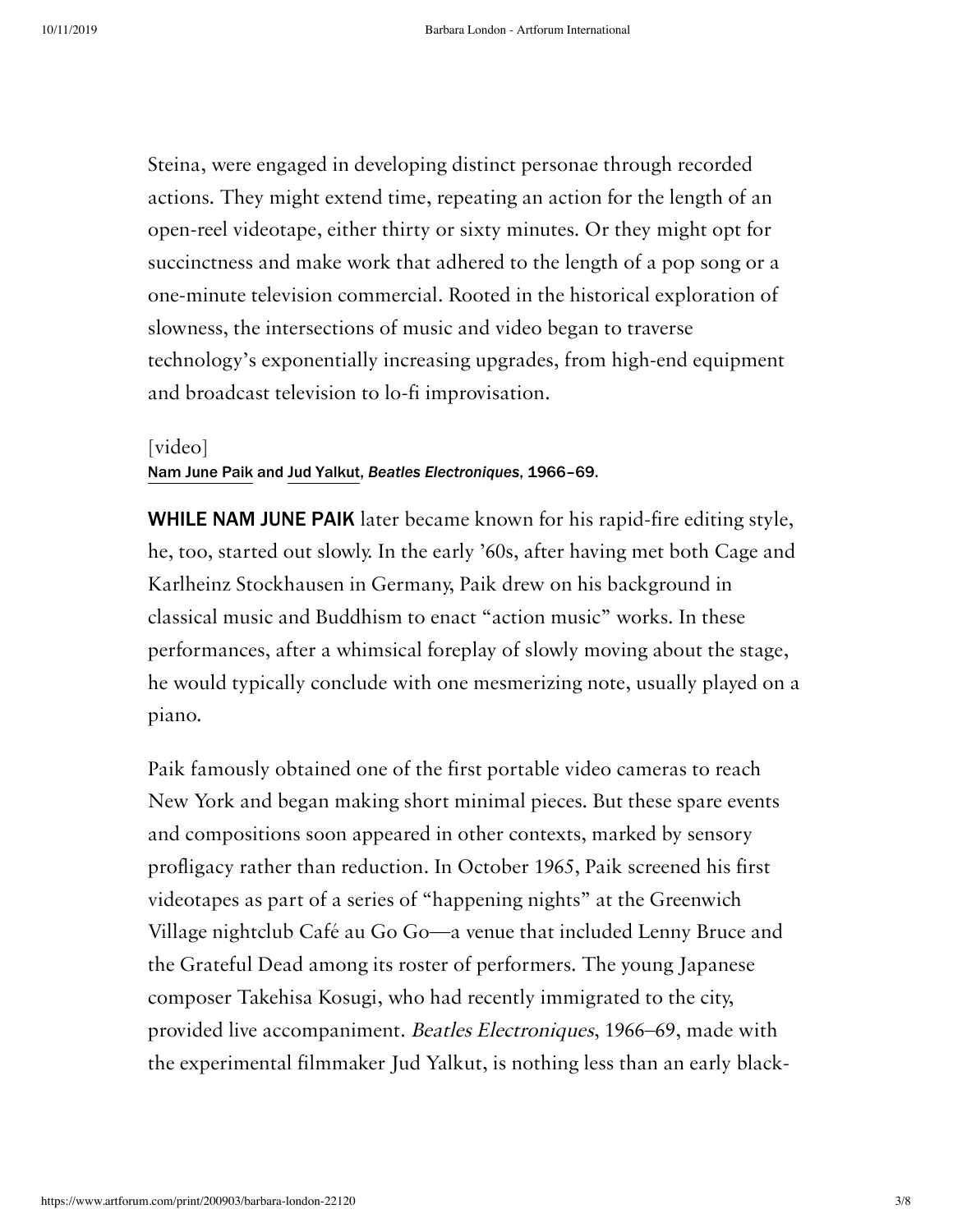and-white music video. Paik grabbed bits from the mock documentary <sup>A</sup> Hard Day's Night (1964), refilming and further distorting the footage through his video synthesizer (developed with engineer Shuya Abe). Snippets of the Beatles' faces are caught in a loop of warped abstraction. To accompany the endlessly folding imagery, Paik created a sound track with Kenneth Lerner, which featured fragmented Beatles songs recited again and again. Whereas the original film is an upbeat paean to Beatlemania, Paik's strategies of appropriation and repetition are conceptually closer to Andy Warhol's silk-screened paintings of celebrities, such as Marilyn Monroe, 1962, and Steve Reich's phasing of spoken words from a publicized racial incident in his sound composition *Come Out* (1966). Like these works, Beatles Electroniques brought seriality into the realm of sensory overload.

#### [video]

Promotional Video for Captain Beefheart's 1970 album Lick My Decals Off, Baby.

THE ARRIVAL OF PORTABLE VIDEO GEAR meant that artists as well as garage bands with homegrown agendas were equipped to play with image and sound—and to entertain the dream of democratic and total media distribution as well. Yet this anarchic enterprise simultaneously paralleled the rise of the short-format music video as a promotional tool for musicians and record labels. In 1970, Captain Beefheart (aka Don Van Vliet) garnered free time on public-access cable television in Los Angeles and aired the promo he had made for his new album, Lick My Decals Off, Baby. Within a scant ninety seconds, a TV announcer refers to band members by their oddball names as he performs clownlike madcap actions. A hand tosses cigarette butts through the air, and then, sporting a fez, Beefheart's bandmate Rockette Morton paces, winding an eggbeater. Echoing William Wegman's concurrent short vignettes made in his studio with his dog,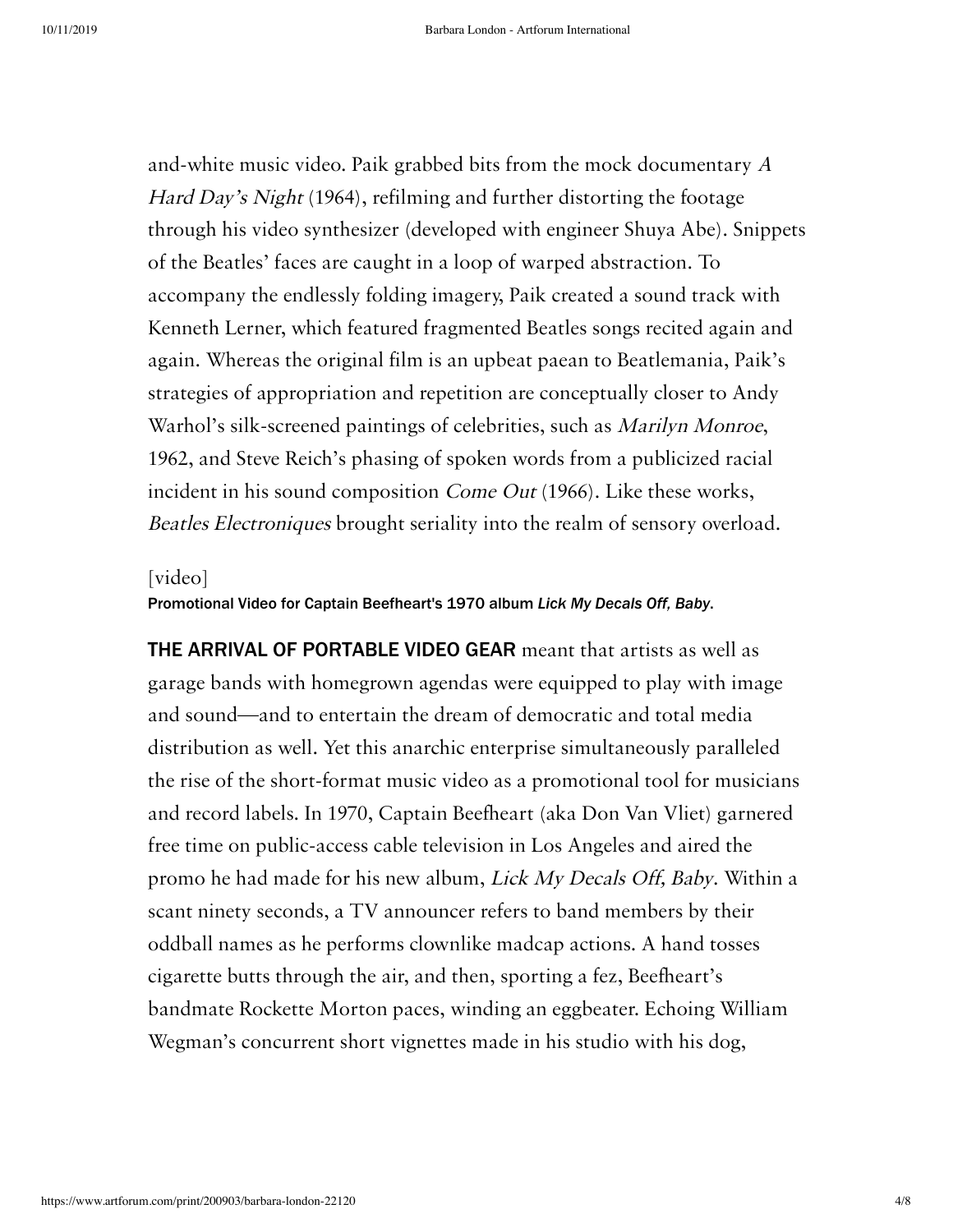Beefheart's prototypical music video draws on the contingent rhythm of slapstick. Just as his musical sound was an eclectic sampling of shifting time signatures (influenced by free jazz) and Frank Zappa (Beefheart's close friend and collaborator), this initial video exploration resonated with the surrealistic character of psychedelic environments, such as Joshua White's well-known light shows at the Fillmore East in New York, which accompanied the pitch distortion and feedback of Jimi Hendrix and others. Akin to Bute's insertion into the Hollywood film screening, Beefheart's videos introduced a bizarre instance of both interruption and continuity into broadcast-television programming.

Beefheart got in early, and musicians paid attention: As the nascent music video slowly emerged as an effective marketing vehicle for the recording industry, its forms and outlets were left wide open. Following Beefheart, the Residents (based in San Francisco), for example, were anticipating a broad audience for music videos and believed that they could shape the format less to sell records, though, than to infiltrate systems of television and radio promotion. The cover of their famous 1976 album The Third Reich 'n' Roll features Dick Clark in an SS uniform holding a carrot. De-skilled tracks started out with pilfered clips of classic rock and funk songs that were spliced, overdubbed, and layered with new instrumentation. To accompany the songs, the group immediately produced brief music videos (after having attempted, from 1972 to 1976, to film the first long-format music video; this was never released in its entirety). These shorts were shot on film and initially screened in art-house theaters and in film festivals. Once the Residents began to perform live in 1982, however, the videos also began airing on the newly launched channel MTV and the influential late-night television program Night Flight. Like the group's aural pastiche, their "expressionistic" videos drew on the dark montage of John Heartfield as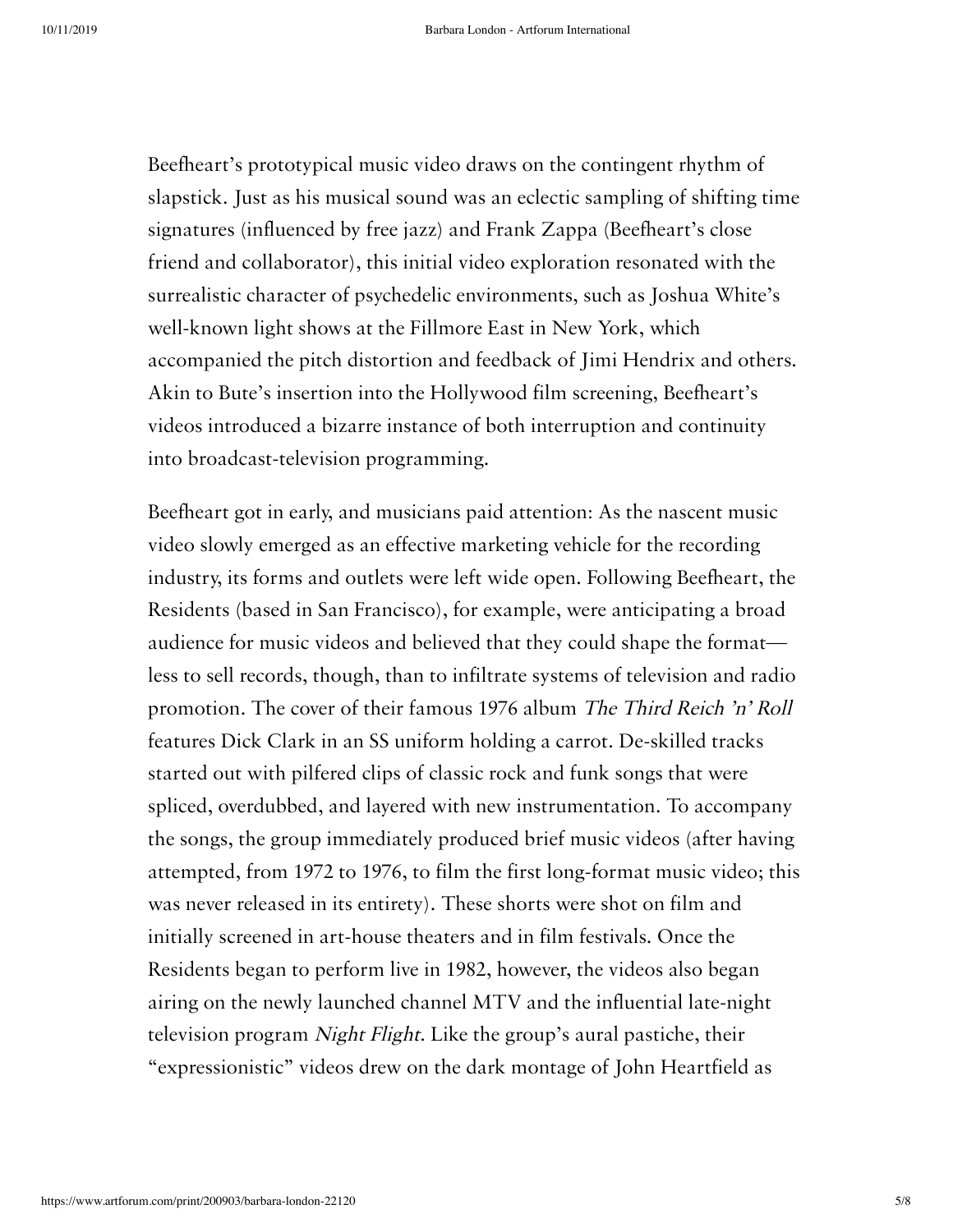well as that of fellow Bay Area artists Bruce Conner and Wallace Berman. But the Residents' samples and cut-ups managed to enter wider and more diversified streams of circulation, flouting institutional boundaries that the art world was just beginning to breach. The interlude became the centerpiece.

#### [video]

#### David Bowie's 1972 music video Space Oddity, directed by [Mick Rock.](https://www.artforum.com/contributor/mick-rock)

MUSIC VIDEO AROSE as an interstitial arena in which to toy with popular modes of distribution—and it was also the perfect field for testing new kinds of televisual celebrity. Paik had already presaged this with his audiovisual deformations of the Beatles, yet perhaps it was David Bowie who most forcefully exploited the music video to turn the subcultural into the iconic. As Thurston Moore has observed, Bowie "burst into the psychosis of the young and restless intellectuals around the world" with his outré art school look and mannered androgyny. And music video was the catalyst: Bowie's canonical single "Space Oddity," recorded and released to coincide with the first moon landing in 1969, uses this persona to tell the story of Major Tom, an astronaut who becomes lost in space. The five-minute video, made in 1972 (and originally shot on 16-mm film) for the track's US release, opens and closes with what appear to be abstract waveform signals and extraterrestrial sounds of static; in between, a very young and colorfully lit Bowie is seen in close-up. Directed by Mick Rock (the photographerfilmmaker best known for his legendary shots of '70s glam rockers), the clip would have been shown on Scopitone apparatuses—primitive 16-mm film jukeboxes—housed in bars and clubs. This precursor to the latter-day music video was, then, a kind of privatized conduit for rock-star fame, superseding rock magazines as the place where fans could connect with their idols. It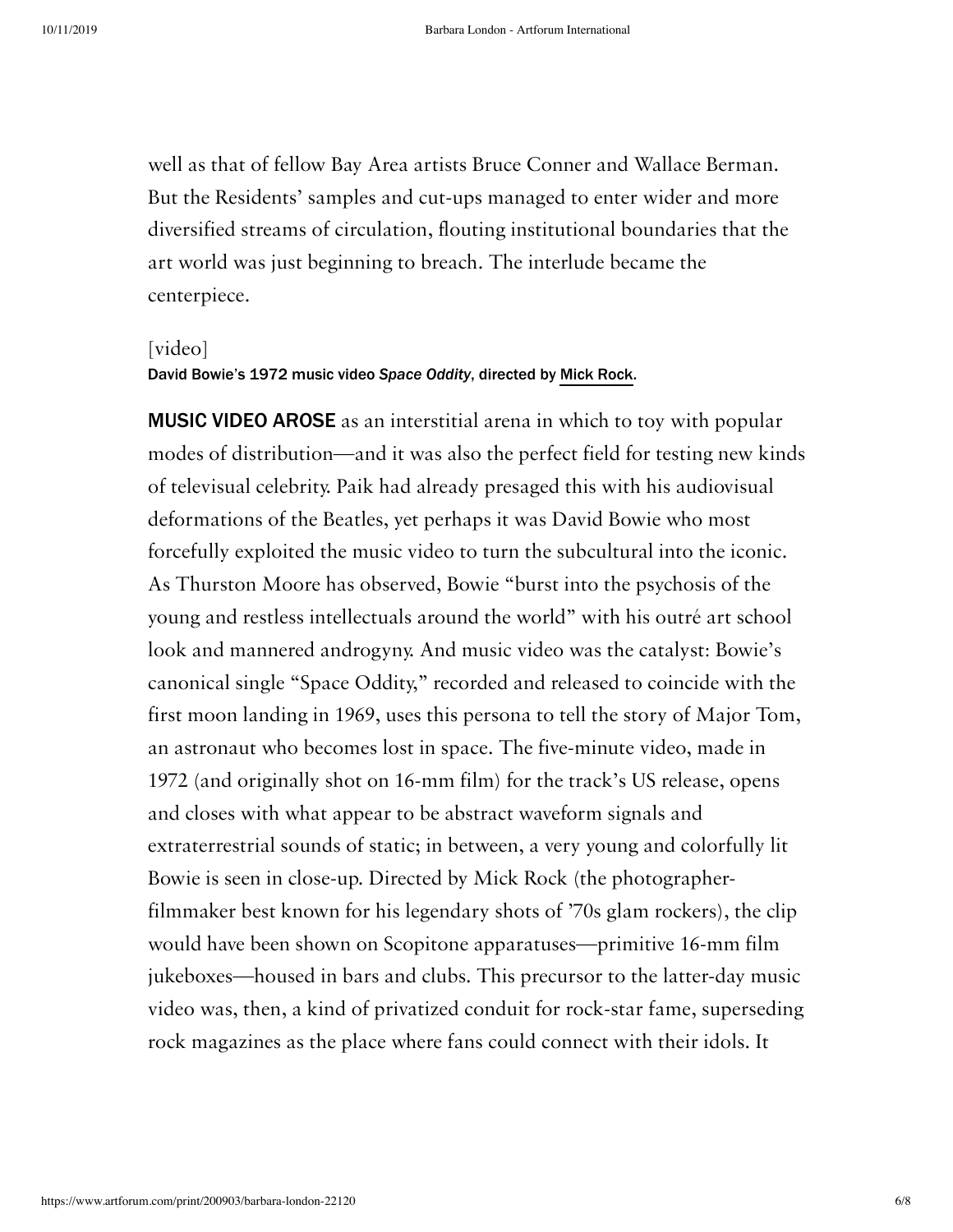should come as no surprise that at precisely the same time as the Space Oddity video, Bowie would assume the larger-than-life character of Ziggy Stardust, complete with what Moore has called his "alien rooster cut and spaceman glam gear."

#### [video]

#### [Devo](https://www.artforum.com/contributor/devo)'s 1976 music video Secret Agent Man, directed by [Gerald Casale.](https://www.artforum.com/contributor/gerald-casale)

ART VIDEO AND MUSIC VIDEO thus met in an unruly fashion in the '70s, but they would soon arrive at the type of conjunction we think we know best: MTV. The advent of MTV was a no less heterogeneous affair, its beginnings stirring in both the celebrity-driven commodification of music and the aesthetic testing of perception. The station actually presented brief "Art Breaks" that it commissioned from artists such as Jenny Holzer or Dara Birnbaum. But other videos not labeled as such were equally vanguard: Think of the wittily mordant Devo, or of Laurie Anderson, who made her renowned music video <sup>O</sup> Superman for Warner Bros. Records in 1981—just in time for the launch of MTV. Multimedia artist Perry Hoberman (who had been turning obsolete technologies such as 3-D slide systems into droll animated narratives) joined Anderson as artistic director. Accommodating the consumer TV set's small scale, they concentrated on close-up shots of Anderson, exaggerated silhouettes of her shadow-puppet hands, and her glowing face, illuminated by a tiny pillow speaker placed inside her mouth that emanated a prerecorded violin solo she modulated with her lips. Anderson's video aired in rotation in between both "Art Breaks" and "mainstream" videos—the long duration and sustained sensations of past sonic and visual experiments now a series of fast gaps and fills.

If artists have historically been attracted to music for its dream of a universal language, a latter-day harmony of the spheres, then music video is perhaps